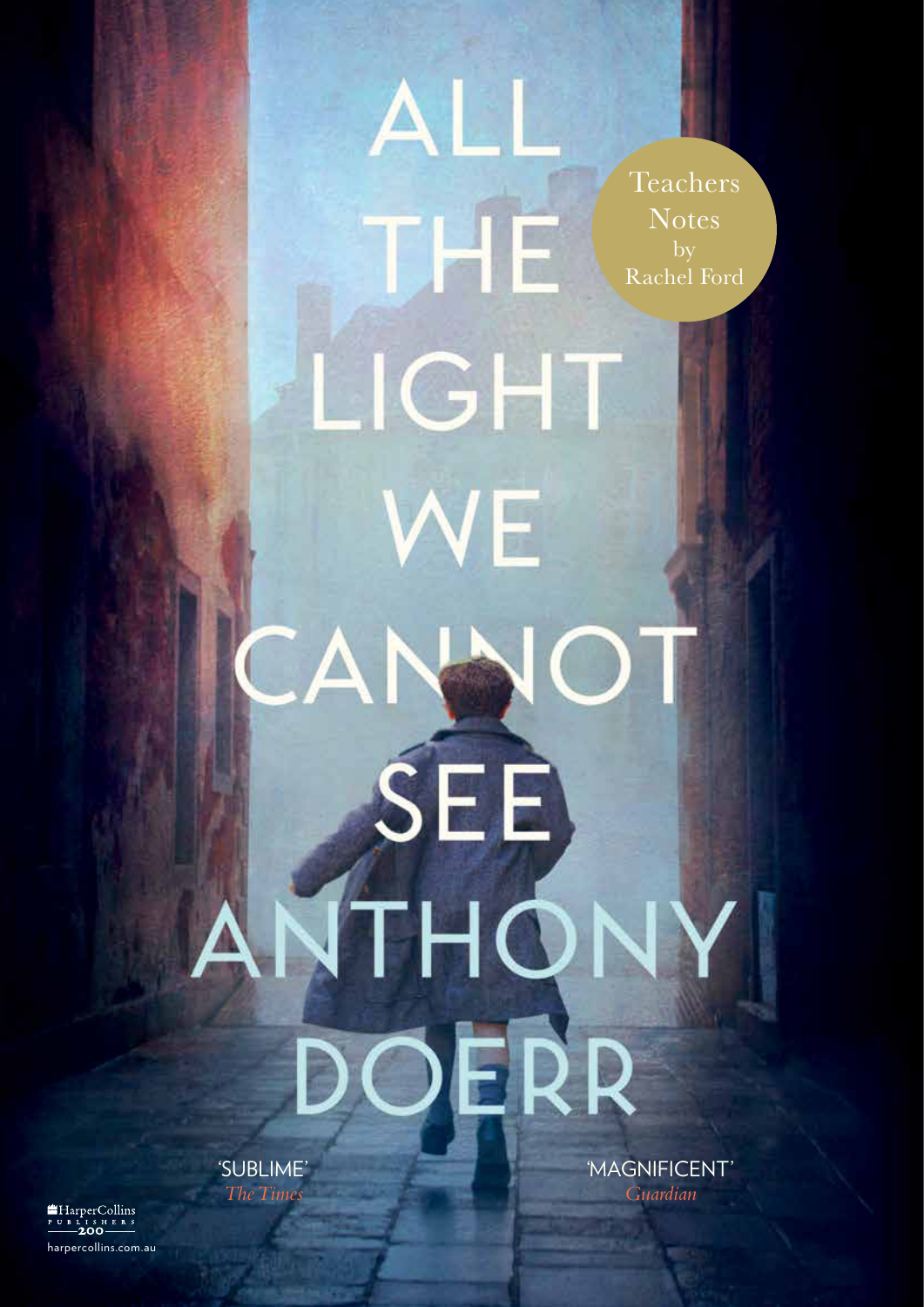WINNER OF THE 2015 PULITZER PRIZE FOR FICTION

SUBLIME

A stunningly ambitious novel about a blind French girl and a German boy whose paths collide in occupied France as both try to survive the devastation of World War II.

MAGNIFICENT

**Curriculum Areas and Key Learning Outcomes:** English, Literacy and Language

**Themes** Hope, aspiration, destiny, morality, persecution, fear, propaganda

**Appropriate Ages: 14+ ISBN 9780007548699** Notes by: Rachel Ford

## **CONTENTS**

**[Introduction](#page-2-0)** 

[About the author](#page-2-0)

2 [Study notes on themes and curriculum topics:](#page-3-0)

- Curriculum area: English
	- Literacy and language

### 6 [Themes:](#page-7-0)

- hope
- aspiration
- destiny
- morality
- propaganda
- persecution
- fear

8 [Questions for reading and discussion](#page-9-0)

8 [Author inspiration](#page-9-0)

14 [Additional resources with activities](#page-15-0)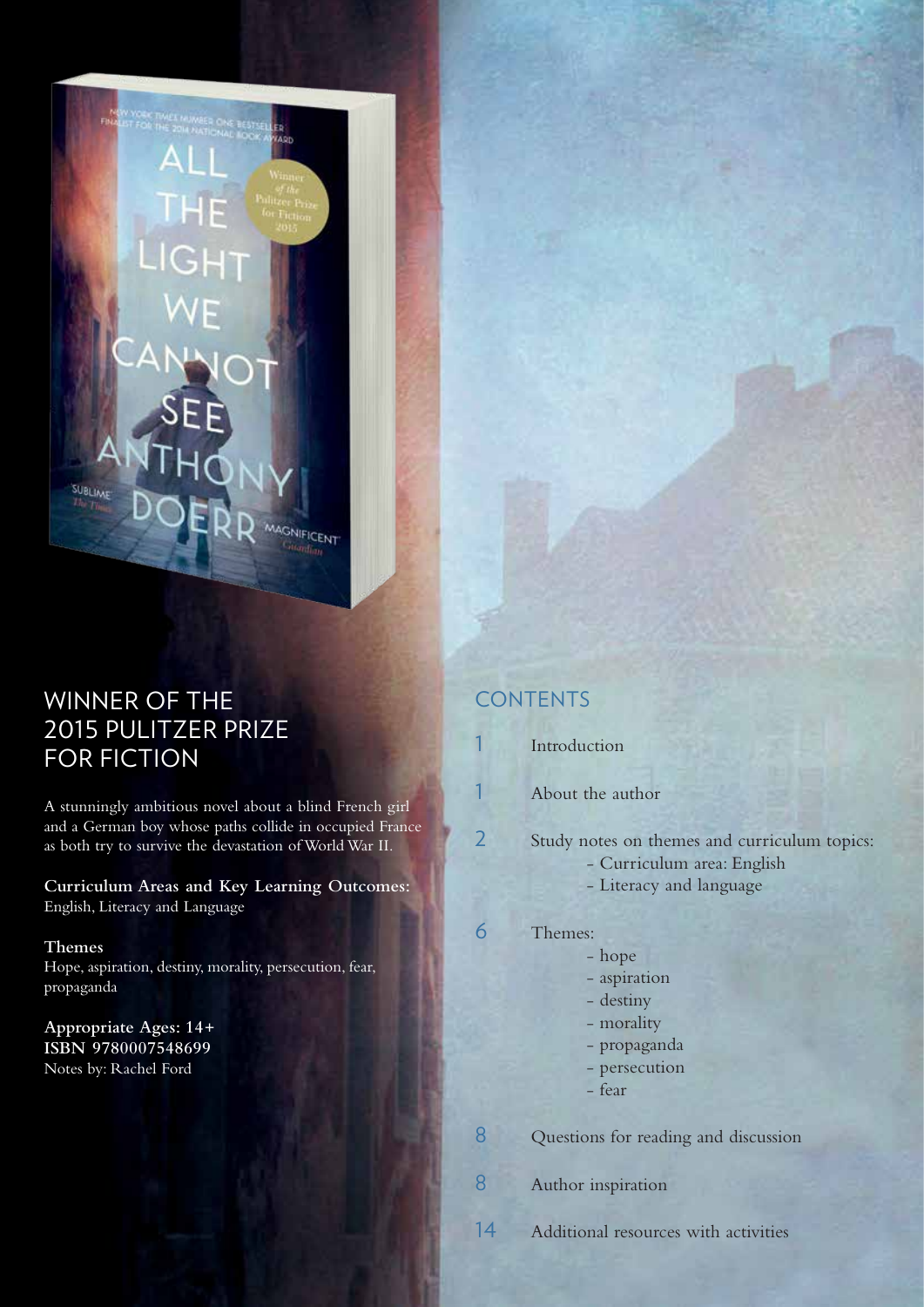## <span id="page-2-0"></span>INTRODUCTION

When Marie-Laure goes blind, aged six, her father builds her a model of their Paris neighborhood, so she can memorize it with her fingers and then navigate the real streets. But when the Germans occupy Paris, father and daughter flee to Saint-Malo on the Brittany coast, where Marie-Laure's agoraphobic great uncle lives in a tall, narrow house by the sea wall. In another world in Germany, an orphan boy, Werner, is enchanted by a crude radio. He becomes a master at building and fixing radios, a talent ultimately makes him a highly specialized tracker of the Resistance. Werner travels through the heart of Hitler Youth to the far-flung outskirts of Russia, and finally into Saint-Malo, where his path converges with Marie-Laure. Deftly interweaving the lives of Marie-Laure and Werner, Doerr illuminates the ways, against all odds, people try to be good to one another.

## ABOUT THE AUTHOR

[Anthony Doerr i](http://www.harpercollins.com.au/cr-100973/anthony-doerr/#sm.001bf30jj1ci5fdxv8m1tykszxb1n)s the author of five books, *The Shell Collector*, *About Grace*, *Four Seasons in Rome*, *Memory Wall* and now *[All the Light We Cannot See](http://www.harpercollins.com.au/9780007548699/#sm.001bf30jj1ci5fdxv8m1tykszxb1n)*.

Doerr's short fiction has won three O. Henry Prizes and has been anthologized in The Best American Short Stories, The Anchor Book of New American Short Stories, and The Scribner Anthology of Contemporary Fiction.

He has won the Rome Prize, and shared the New York Public Library's Young Lions Fiction Award with Jonathan Safran Foer. In 2007 Granta placed Doerr on its list of the "21 Best Young American novelists."

In 2015 *All the Light We Cannot See* was awarded the Pulitzer Prize for Fiction. Doerr lives in Boise, Idaho, with his wife and two sons.



[ANTHONY DOERR](http://www.harpercollins.com.au/cr-100973/anthony-doerr/#sm.001bf30jj1ci5fdxv8m1tykszxb1n)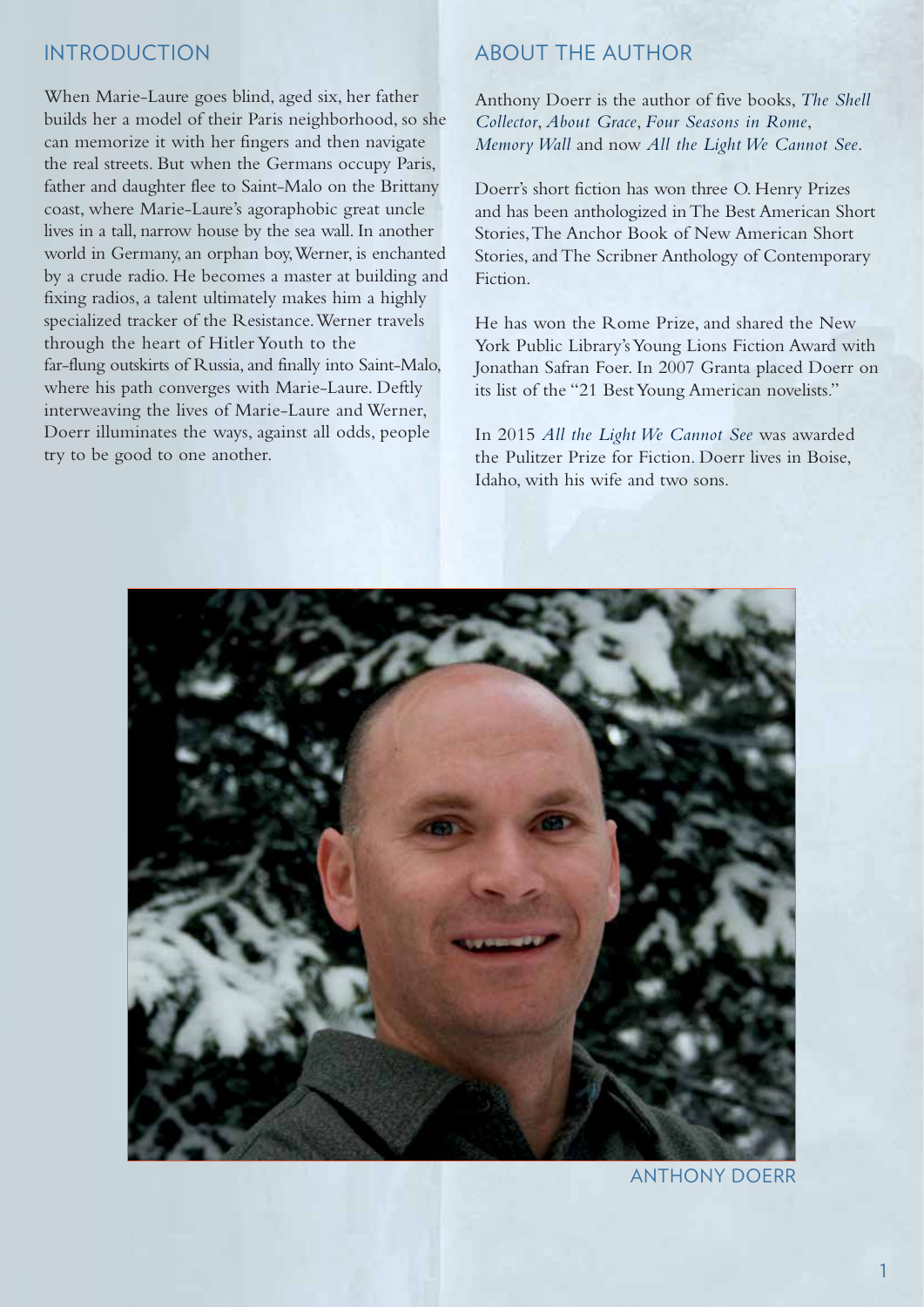## <span id="page-3-0"></span>STUDY NOTES ON THEMES AND CURRICULUM TOPICS

This text will be useful in addressing the Australian Curriculum: English objectives for year 10.

## LEARNING OUTCOMES

#### **Students will have the opportunity to:**

- Interpret and compare how representations of people and culture in literary texts are drawn from different historical, social and cultural contexts (ACELT1633)
- Present an argument about a literary text based on initial impressions and subsequent analysis of the whole text (ACELT1771)
- Explore and reflect on personal understanding of the world and significant human experience gained from interpreting various representations of life matters in texts (ACELT1635)
- Investigate and experiment with the use and effect of extended metaphor, metonymy, allegory, icons, myths and symbolism in texts, for example poetry, short films, graphic novels, and plays on similar themes (ACELT1637)
- Analyse text structures and language features of literary texts, and make relevant comparisons with other texts (ACELT1772)
- Create literary texts, including hybrid texts, that innovate on aspects of other texts, for example by using parody, allusion and appropriation (ACELT1773)
- Use interaction skills to present and discuss an idea and to influence and engage an audience by selecting persuasive language, varying voice tone, pitch, and pace, and using elements such as music and sound effects (ACELY1811)
- Plan, rehearse and deliver presentations, selecting and sequencing appropriate content and multimodal elements for aesthetic and playful purposes (ACELY1741)
- Use comprehension strategies to interpret and analyse texts, comparing and evaluating representations of an event, issue, situation or character in different texts (ACELY1744)
- Create imaginative, informative and persuasive texts that present a point of view and advance or illustrate arguments, including texts that integrate visual, print and/or audio features (ACELY1746)
- Review and edit students' own and others' texts to improve clarity and control over content, organisation, paragraphing, sentence structure, vocabulary and audio/visual features (ACELY1747)
- Use a range of software, including word processing programs, flexibly and imaginatively to publish texts (ACELY1748)

This text will be useful in addressing the Australian Curriculum: English objectives for year 10.

## LEARNING OUTCOMES

#### **Students will have the opportunity to:**

- Understand that people's evaluations of texts are influenced by their value systems, the context and purpose and mode of communication (ACELA 1565)
- Analyse and evaluate the effectiveness of a wide range of sentence and clause structures as authors design and craft texts (ACELA 1569)
- Compare and evaluate a range of representations of individuals and groups in different historical and social and cultural contexts (ACELT 1639)
- Evaluate the social, moral and ethical positions represented in texts (ACELT 1812)
- Identify, explain and discuss how narrative viewpoint, structure, characterisation and devices including analogy and satire shape different interpretations and responses to a text (ACELT 1642)
- Compare and evaluate how 'voice' as a literary device can be used in a range of different types of texts such as poetry to evoke particular emotional responses (ACELT 1643)
- Creating literary texts with a sustained 'voice', selecting and adapting appropriate text structures, literary devices, language, auditory and visual structures and features for a specific purpose and intended audience (ACELT 1815)
- Analyse and evaluate how people, cultures, places, events, objects and concepts are represented in texts, including media texts, through language, structural and/or visual choices (ACELY 1749)
- Identify and analyse implicit or explicit values, beliefs and assumptions in texts and how these are influenced by purposes and likely audiences (ACELY 1752)
- Use comprehension strategies to compare and contrast information within the and between texts, identifying and analysing embedded perspectives, and evaluating supporting evidence (ACELY 1754)
- Create sustained texts, including texts that combine specific digital or media content, for imaginative, informative, or persuasive purposes that reflect upon challenging and complex issues (ACELY1756)
- Review, edit and refine students' own and others' texts for control of content, organisation, sentence structure, vocabulary, and/or visual features to achieve particular purposes and effects (ACELY1757)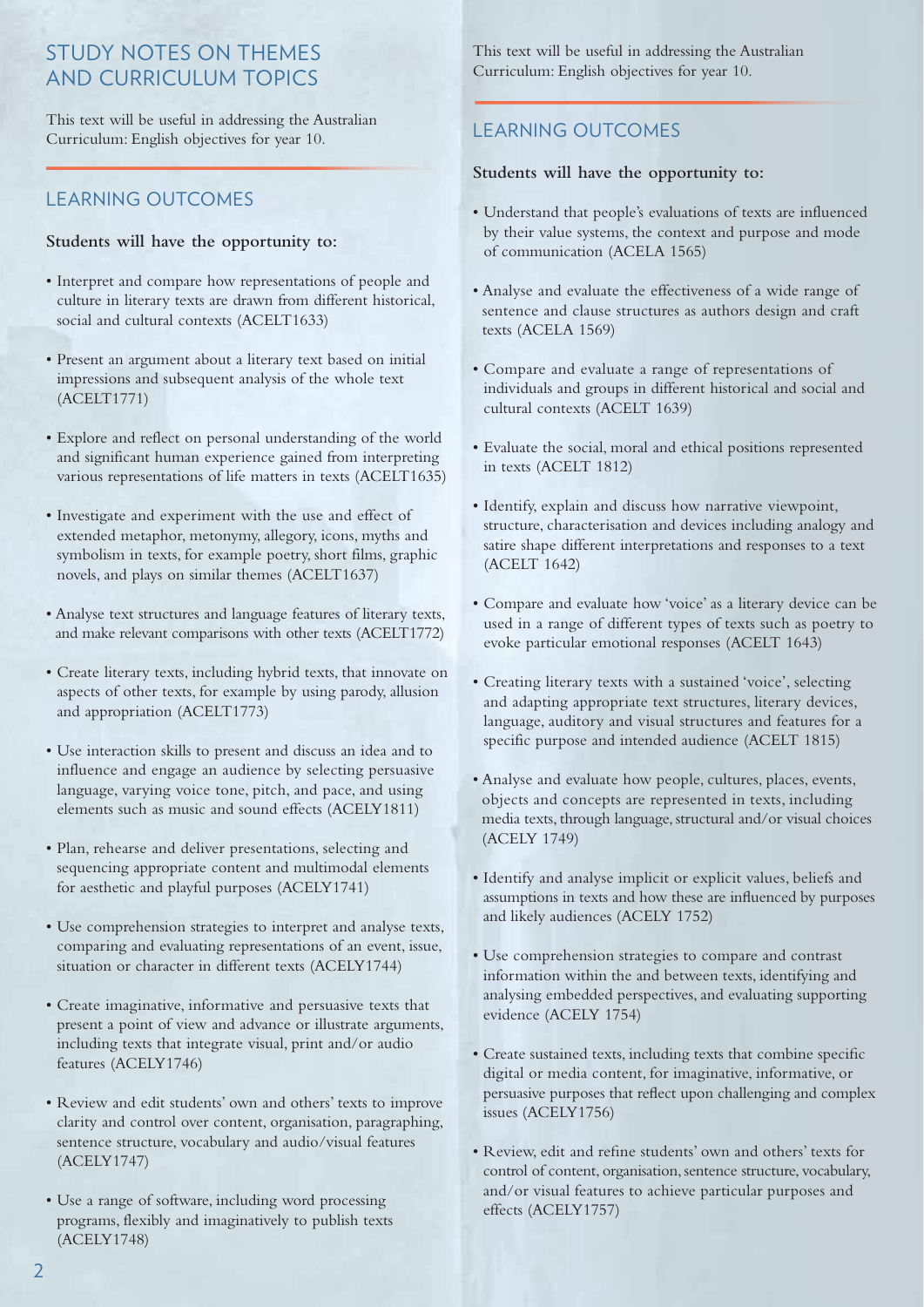• Use a range of software, including word processing programs, confidently, flexibly and imaginatively to create, edit and publish texts, considering the identified purpose of the characteristics of the user (ACELY 1776)

This text will be useful in addressing the Australian Curriculum: English objectives for Senior Secondary Unit 1.

**Investigate the relationships between language, context and meaning by:**

- explaining how texts are created in and for different contexts (ACEEN001)
- analysing how language choices are made for different purposes and in different contexts using appropriate metalanguage; for example, personification, voice-over, flashback, salience (ACEEN002)
- evaluating the impact of description and imagery, including figurative language, and still and moving images in digital and multimodal texts. (ACEEN007)
- Analyse and evaluate how responses to texts, including students' own responses, are influenced by: purpose, taking into account that a text's purpose is often open to debate (ACEEN008)

#### **Create a range of texts:**

- using appropriate form, content, style and tone for different purposes and audiences in real and imagined contexts (ACEEN011)
- drawing on a range of technologies in, for example, research, communication and representation of ideas (ACEEN012)
- combining visual, spoken and written elements where appropriate (ACEEN013)
- using strategies for planning, drafting, editing and proofreading (ACEEN016)
- using accurate spelling, punctuation, syntax and metalanguage. (ACEEN017)

#### **Reflect on their own and others' texts by:**

- analysing textual evidence to assess the purpose and context of texts (ACEEN018)
- investigating the impact and uses of imaginative, interpretive and persuasive texts. (ACEEN020)

#### **Pre-reading and reading strategies**

Students can find working with literary fiction difficult at times. By providing the student support through pre-reading and reading strategies, students are better able to engage and work with literary texts.

The following strategies use prediction to help students connect the text with their prior ideas as well as engage with the new knowledge and information they will gain from the text. The novel is called *All the Light We Cannot See* and features a young French girl who becomes blind at a young age and a young German boy who is gifted with electronics. The novel is set just prior to the outbreak of World War II.

## QUESTIONS

- Why do you think Anthony Doer chose this title, setting and these protagonists?
- Do you think the girl and the boy will meet? Why/why not? If they do, what do you predict will happen?

The novel is broken in fourteen sections: part zero to part thirteen. Each part covers a different time period, predominantly in relation to World War II. The parts do not follow a sequential time sequence, rather the author has approached the novel using disjointed time sequences.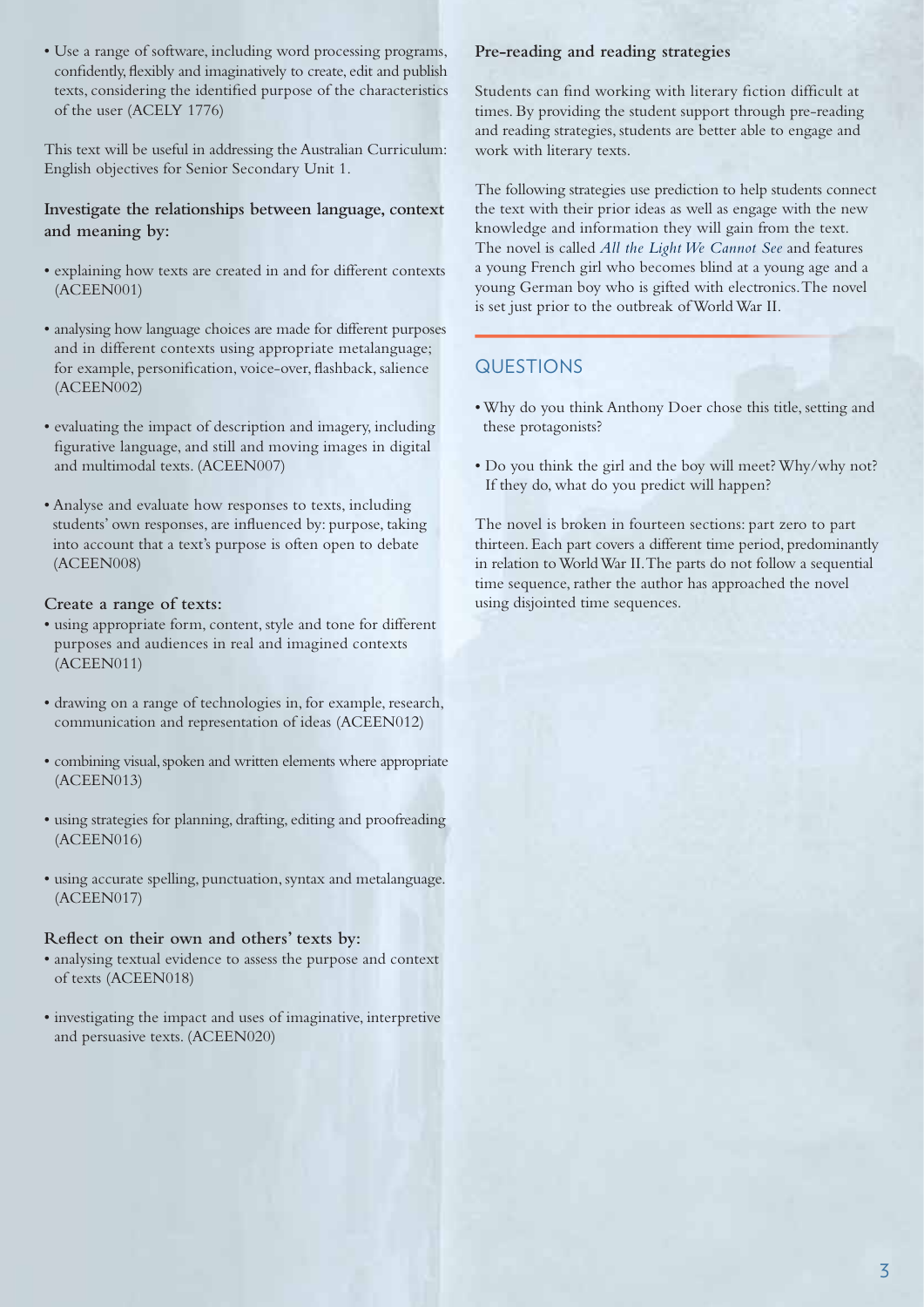## ACTIVITY:

Use the part titles to create a timeline. Divide the class into small groups and allocate each group one or two time periods. Using a KWL chart or similar, students research the major events that take place in France and Germany during their allocated time period. The students complete the timeline and as they read the book they annotate any events that occur in the book, and add to the timeline.

## ACTIVITY:

At the end of section, create a prediction chart (see black line masters) for what the students think will happen in the next section. At the end of the novel, compare the prediction chart to the outcomes of the novel and other student's predictions. Discuss similarities and differences among the endings and ask them to explain the choices that they have made.

## ACTIVITY:

Create a summary of each section as students read. The summary should follow the flow chart below with the students identifying the character, the setting, the problem/s faced by the character, the solution to the problems faced by the character (if any) and a prediction for the next chapter/section.



## LITERACY AND LANGUAGE

*All the Light We Cannot See* is an example of literary fiction. Literary fiction is not necessarily a genre, but there are characteristics which books of this type share.

**First person narrative** – limited, multiple. The limited first person perspective means the reader is limited to the same knowledge as the protagonist. First person narrative can help the reader to make a stronger emotional connection to the protagonist and the challenges they experience in the text. However, because we are hearing directly from the protagonist, they can sometimes seem self –involved. In this case, the author will use the other devices, especially a companion or confidant to help the reader stay connected to the protagonist.

## ACTIVITIES:

Students choose a song, that has more than one 'character' singing in it, for example (note: the youtube links are for teacher reference purposes only)

- Where the Wild Roses Grow Nick Cave and The Bad Seeds
	- <https://www.youtube.com/watch?v=lDpnjE1LUvE>
- I wanna be like you The Jungle Book - <https://youtu.be/9JDzlhW3XTM>
- Under Pressure David Bowie and Freddie Mercury - <https://youtu.be/geY0f6peEtc>
- Don't Give Up Peter Gabriel and Kate Bush - <https://youtu.be/VjEq-r2agqc>
- Rewrite the song so that it only has the point of view of one character,
- Rewrite the song so that it is told from the point of view of a third person,
- Compare and contrast the two new versions of the song with the original and discuss how the change in narration effects the change in interpretation by the audience.
- Choose one section of the narrative and rewrite it in first or third person. Using a think, pair, share strategy to identify the ways the narrative has changed and how this changes the interpretation of the narrative.

**Allegory,** sometimes referred to as universal allegory, is where a theme or character is representative of a larger theme or concept. Doerr uses the device of allegory throughout the novel to draw the reader's attention to themes and issues that affect the character regardless of their ethnicity and social status, as well as to demonstrate that many of the challenges that people faced during WWII are still present today.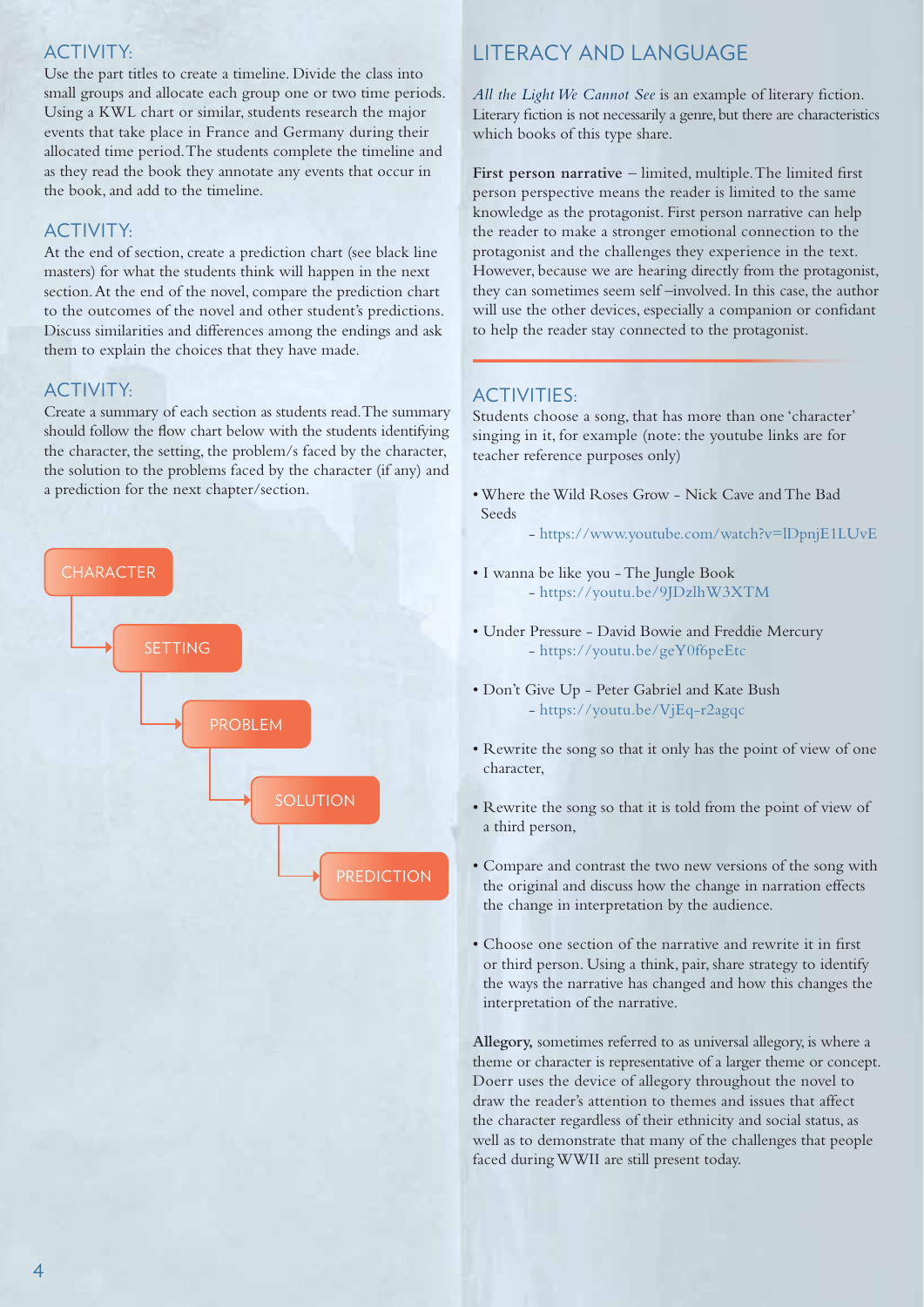In the chapter titled 'Heaven' (Part Five) Marie-Laure asks Madame Manec 'Don't you ever get tired of believing, Madame? Don't you want proof?'. Whilst Marie-Laure is referring to the concept of heaven and indirectly to the belief that her father will return from the prison camp, Doerr uses allegory to question the universal concepts of faith, hope and belief.

#### ACTIVITY:

In small groups, identify three to five other examples of allegory. Analyse and evaluate each example and present the findings to the class.

**Denouement** is the final resolution of a usually intricate plot. It is the end result of the dramatic action that has taken place. A denouement can be quite dramatic and leave the reader feeling extremely satisfied in relation to the text. A denouement can be without great dramatic tension leaving the reader dissatisfied in relation to the feature of the characters.

## ACTIVITY:

Identify the denouement and use this to create a multi-modal text that shows the resolution of the action.

## ACTIVITIES:

- Students read the novel have them identify moments of foreshadowing in the chart (see black line masters). Students should predict what they think will happen and then compare their predictions with the action in the novel.
- Choose one incident in book three and create a narrative, in Judith's voice, that foreshadows this event. Students choose where they would put this event, justifying their choice in terms of narrative progression and keeping the reader hooked into the novel.

**Imagery and evocative language** help in painting the picture for the reader. Evocative language creates an emotional connection to the content rather than using factual language. Imagery helps to create a strong visual picture for the reader. Imagery and evocative language are often linked to setting, but can also be connected to a character's thoughts and feelings as well as a character's senses and a character's motivations.

#### *The Frenchman's voice is velvet. His accent is different to Frau Elena's, and yet his voice is ardent, so hypnotizing, that Werner finds he can understand every word.*

In this example, Doerr uses evocative language—velvet, ardent, hypnotizing—to create an image of a person so powerful that they are able to influence the course of Werner's life. This voice encourages in Werner a love of science and engineering that he will be driven to pursue in his life, even though his destiny at the start of the narrative appears to be working in the mines as his father and his peers did/do.

*Doors soar away from their frames. Bricks transmute into powder. Great distending clouds of chalk and earth and granite spout into the sky.*

In this example, Doerr uses imagery to paint a poetic picture of the destruction of the city, focusing on the physical beauty of the aftermath of the bombing, from the point of view of the city, which is a sharp juxtaposition to how this would be seen from the perspective of a person, particularly one of the protagonists.

## ACTIVITY:

Choose three examples of imagery and three examples of evocative language. Evaluate each of these use of imagery and describe the picture they create for the reader.

Intertextuality occurs when a writer references another piece of literature in order to create another level of meaning for the reader. The most prevalent example of intertextuality in *All the Light We Cannot See* is the references to the books that Marie-Laure reads, or has read to her.

The 'Sea of Flames' is another example of intertextuality. Whilst this story is not a single, identifiable text, the stone represents a tradition or morality based stories, fables and tales that have been told throughout history.

## ACTIVITIES:

- List all of the books that is read by or to Marie-Laure and discuss:
	- What these books are about.
	- How the books reflect what is happening to Marie-Laure and other characters in the narrative (where appropriate).
	- The additional levels of meaning these create for the reader.
- **Discuss the following quote as a class.**

*One week in Saint-Malo becomes two. Marie begins to feel that her life, like Twenty Thousand Leagues Under the Sea, has been interrupted halfway through. There was Volume One, when Marie-Laure and her father loved in Paris and went to work, and now there is Volume Two, when Germans ride motorcycles through these strange, narrow streets and her uncle vanishes inside his own house.*

- Brainstorm all of the stories, fables and tales that the students know that are similar to 'The Sea of Flames', then complete the following:
	- Identify what the moral is for each story.
	- Identify what the moral is for 'The Sea of Flames'.
	- Compare and contrast the moral for all of the stories, including the 'The Sea of Flames', using a Venn diagram or similar.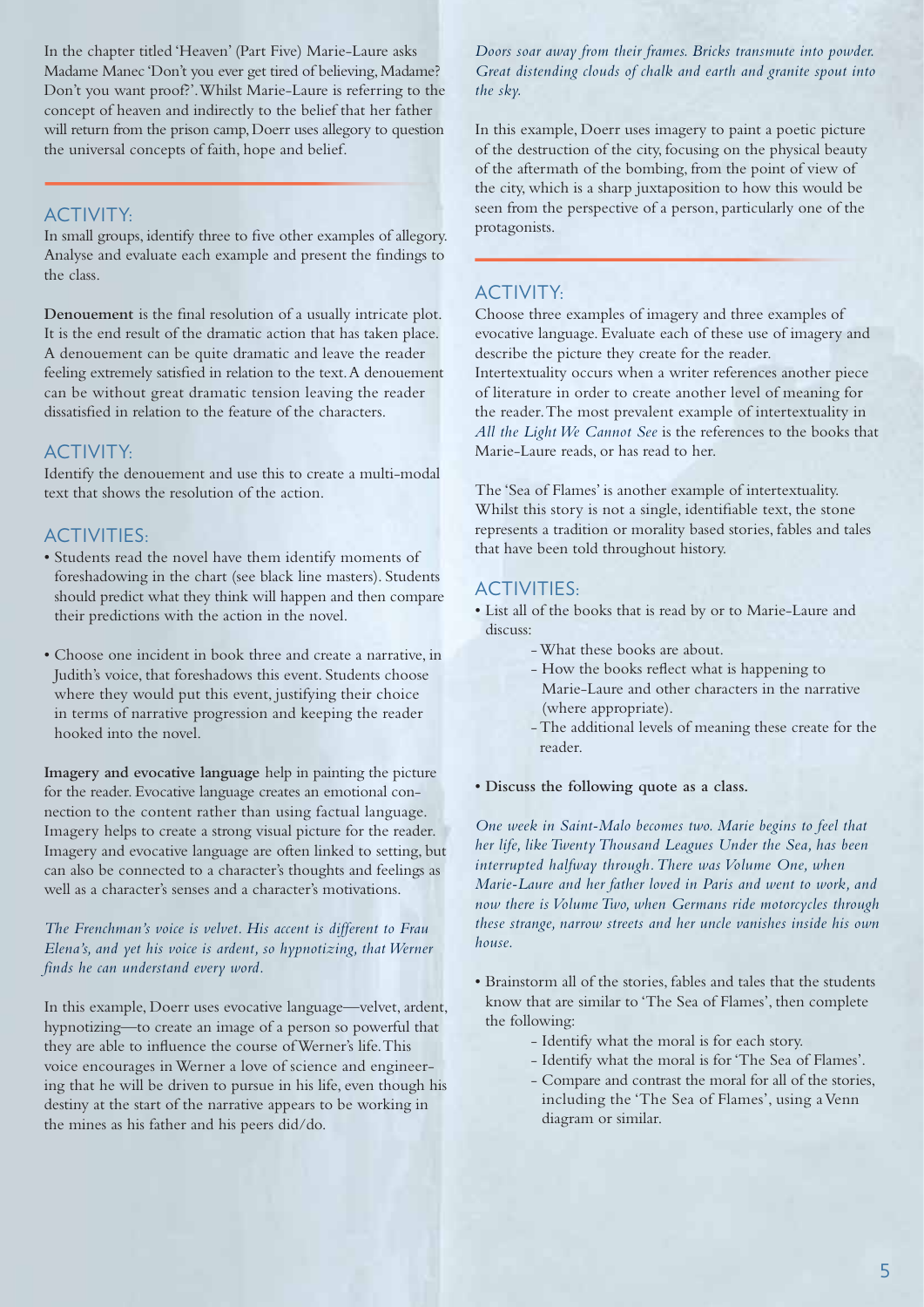<span id="page-7-0"></span>**Setting** is not only the time and place of a narrative, but can also be about the mood and the interaction between place and mood.

## ACTIVITY:

Choose one of the chapters in part zero that focuses on setting for example 'Saint-Malo' or 'Number 4 rue Vauborel' and analyse how setting is used to introduce the reader to the time, place, mood and characters of the ensuing narrative.

**Symbolism** is when an author uses a tangible or physical idea to represent something abstract.

*The boys spend that entire first morning in their new white outfits…*

The white uniforms the boys are wearing are a symbol of purity, much like a wedding dress, representing the aspiration of the Nazi Party to create a world that was dominated by the supreme race (identified by the Nazi's as the Aryan race).

**Symbols** can also be allegorical in their nature.

*'It's a book, sir,'… 'Is it a Jew book?' says Herribet Pomsel. 'It's a Jew book, isn't it?'*

In this example, the book represents knowledge, and individual thought, something feared by the Nazi Party. The fact that the book is Jewish, represents, to the Nazi Party, impurity. On an allegorical level, these concepts represent a universal fear of knowledge by oppressive powers. This kind of censorship is often designed to prevent any opposition towards the religious, cultural or spiritual position of the ruling party. Notable book burnings have occurred throughout history from the destruction of tablets at Ebla circa 2240 BCE to the burning of The Harry Potter Series in several states in the United States in 2006.

#### ACTIVITY:

Working individually, identify five examples of symbolism in the narrative. Analyse the examples and describe for the class what the author is asking of the reader with each example.

**Tragedy** is a series of unfortunate events. The use of tragedy can create empathy in a reader, creating an increased desire for the protagonist to succeed. Judith, Lucas and several of the characters experience a series of unfortunate events until the very end of the novel.

## ACTIVITY:

Create a chart that follows the tragedy that faces one character and the ways the character overcomes each tragedy. Annotate the chart with the language features that are used in association with the tragedy, for example allegory.

## THEMES

#### HOPE, ASPIRATION AND DESTINY

Hope for the future, the aspiration to succeed beyond your 'station' in life and the predetermined path that may be your destiny, form the spine of the narrative. Marie-Laure and Werner constantly battle with the hope in the face of devastating events as well as aspiring to have a future that seems to be beyond their ability to control.

*Marie-Laure tries to calculate the chances that one might contain Madame Manec's peaches, the white peaches from Languedoc that she'd buy by the crate and peel and quarter and boil with sugar. The whole kitchen would be filled with their smell and colour, Marie-Laure's fingers sticky with them, a kind of rapture. Two cans Etienne had missed.*

*But to raise one's hopes is to risk them falling further. Peas. Or beans. These would be more than welcome.*

In this example, Marie-Laure is not only hoping for the peaches because they are a preferred food, but she is hoping for the peaches as they remind her of a joyous and safe time in her life. Having faced a multitude of disappointment in her life, Marie-Laure is afraid to hope for the peaches in case the can turn out to be something less palatable. The less palatable options not only represent what she needs to eat, but also her fading hope that she will be reunited to her father, and on a larger scale, that the war will end and that she will return to her home in Paris.

The resistance group, led by Madame Manec, is an example of group aspiration. This group, despite facing an impoverished and repressed future, chooses to reject the destiny that appears to be predetermined, and to fight their oppressors in the hope of achieving the future that they want.

Madame Manec brushes Marie-Laure's hair in long absentminded strokes. 'Seventy-six years old,' she whispers, 'and I can still feel like this? Like a girl with stars in my eyes?'

Whilst hope can demotivate Werner at times, it also operates as a motivational factor. When Volkheimer tells Werner to 'Think of your sister' whilst they are trapped, he is encouraging him to stay positive in regards to their situation and therefore hopeful that they will survive the seemingly hopeless situation.

## ACTIVITIES:

- '*Your problem Werner,'* says Frederick. '*is that you still believe you own your own life.'* Discuss.
- Identify examples of hope that each character experiences. Analyse these examples and discuss what the examples reveal about the character.
- Evaluate the importance of aspiration and determination in the lives of Maurie-Laure and Werner.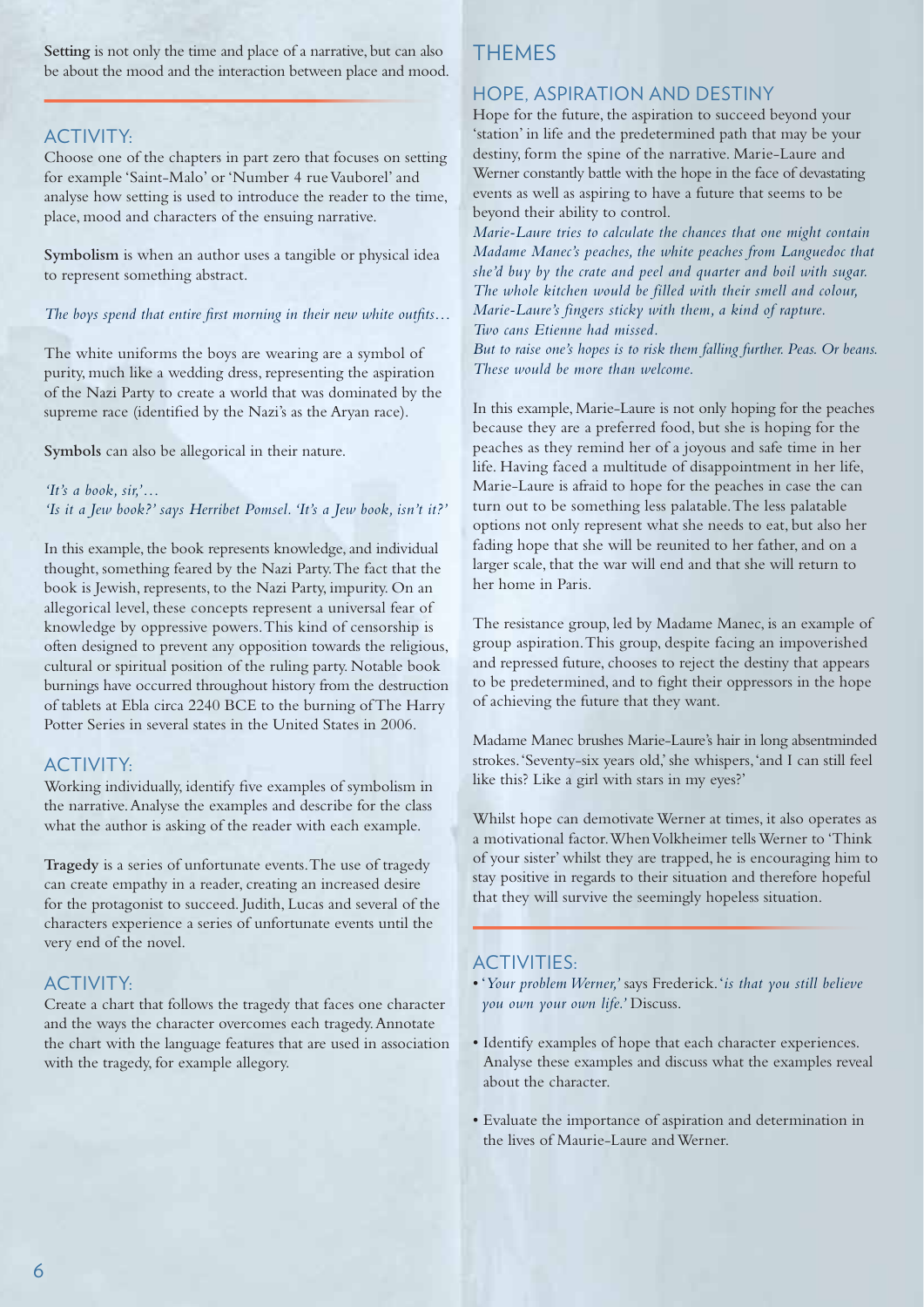### MORALITY

Throughout the novel, Doerr asks the reader to reflect on what they think is 'right' and if extreme circumstances can justify a person not doing what may be considered to be the moral or 'right' thing.

A number of the minor characters can be seen to set the moral 'pulse' or 'compass' for the other characters. Jutta is one character who does this, she sets a moral pulse for Werner.

*Jutta opens her eyes but doesn't look at him. 'Don't tell lies. Lie to yourself, Werner, but don't lie to me.'*

## ACTIVITIES:

- Investigate the six stages of moral development identified by Kohlberg and complete the following:
	- Identify 4 major and 4 minor characters in the narrative.
	- Create a graphic organiser to represent the six stages of moral development.
	- Place each character on the organiser at the level that you think is indicative of their development and provide a reason for the decision.

#### www.simplypsychology.org/kohlberg.html

- In small groups, find three to four examples of a character facing a moral crisis or choice and discuss the following:
	- What is the crisis or choice that the character is facing?
	- What factors are making it difficult for the character to do what they believe is the right thing?

#### PROPAGANDA

Propaganda has been used by governments and political parties to motivate the citizens for centuries. In the novel, propaganda is alluded to by the characters with references to the government reports and statements.

Songs are a powerful example of propaganda during war time as they generate a sense of nationalism and encourage people to fight for their nation, and if necessary, sacrifice their own life.

## ACTIVITIES:

- List the examples of propaganda used throughout the narrative. Choose three examples and analyse how propaganda motivates the actions of the characters.
- Deconstruct and discuss the song sung Werner's school. Research other songs sung during WWI or WWII and compare and contrast these with the song that the boys sing.

 *O take me, take me up into the ranks So that I do not die a common death! I do not want to die in vain, what I want is to fall on the sacrificial mound.*

• Identify examples of modern propaganda and discuss these as a class.

## PERSECUTION AND FEAR

Persecution and fear are powerful tools for controlling and manipulating people and communities. All of the characters in the novel are confronted by persecution and fear at some point in the novel. The persecution can be on a large scale for example a national level or a school level. The persecution can also be on a smaller scale, for example the boys at the school's constant persecution of Frederick as a weaker child.

Fear can be an extremely potent motivator. Fear of rejection, fear of new ideas, fear of losing someone we love, can cause a character to react in non-traditional ways.

## ACTIVITIES:

- Brainstorm all the examples of persecution that are in the novel. Brainstorm modern examples of persecution. Compare and contrast the examples of persecution using a compare and contrast chart or similar.
- Brainstorm all the examples of fear that are in the novel. Categorise these examples for example fear of rejection, fear of new ideas, fear of being exposed etc.
- Persecution and fear of religious and other ideals still exists today. Choose an example of modern day religious or political persecution and conduct research using the internet and other tools. Use the research to create a short text, in any genre.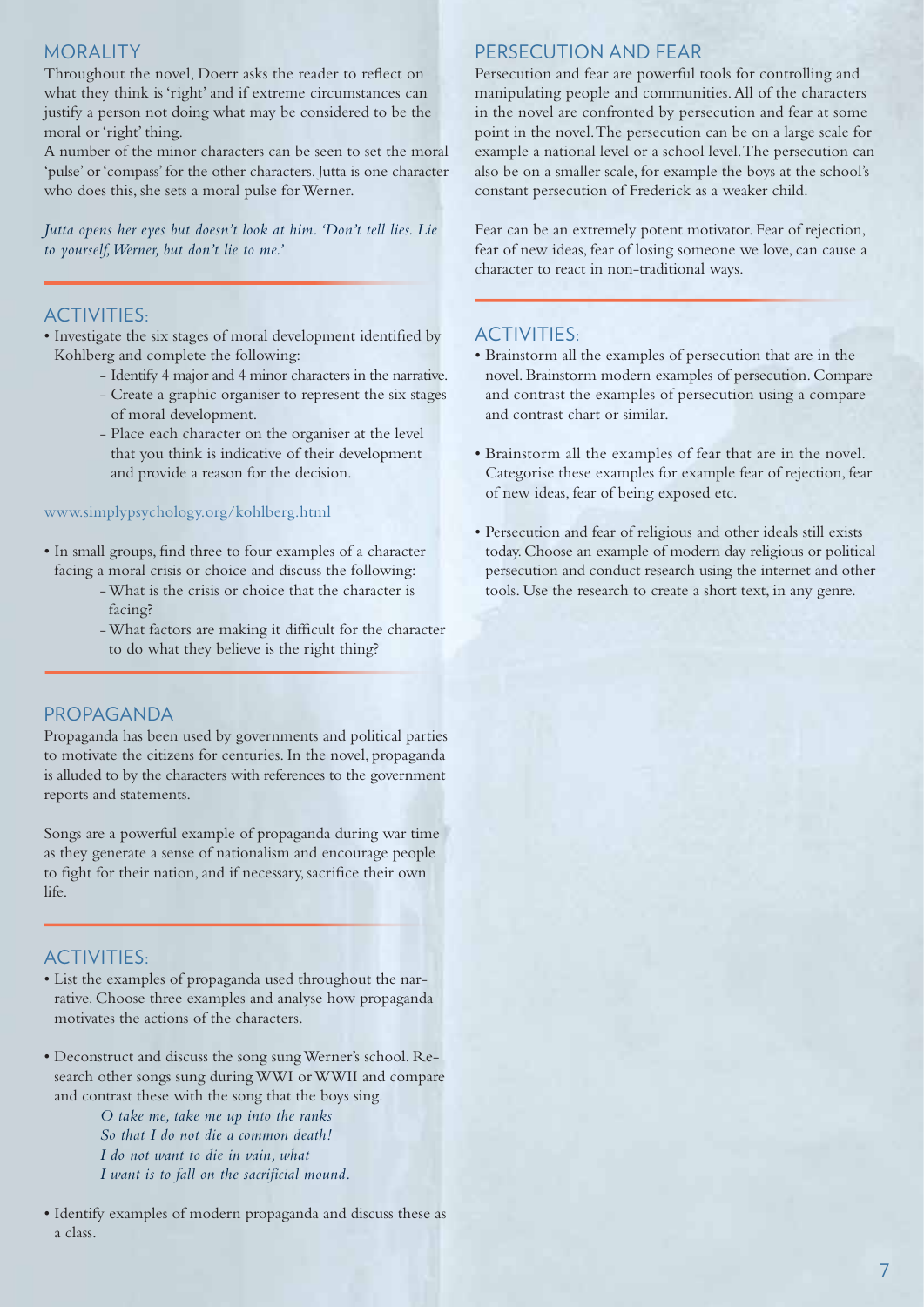## <span id="page-9-0"></span>QUESTIONS FOR READING AND DISCUSSION:

Create a character trait chart for each of the characters in the novel (see Black line masters).

As students read the novel ask them to reflect on what *All the Light We Cannot See* means. After concluding the text, write a several paragraphs, using stream of consciousness, starting with the sentence "Marie-Laure and Werner teach us that humanity is the light that the human race cannot see…"

Light—both the presence and absence of light—is a theme, a character, a symbol and an allegory in the narrative. Read each of the examples of light below and discuss what they mean.

#### **Part One: The professor**

*And yet the world it constructs in the mind is full of light.*

#### **Part One: Flight**

*The whole city is dark. No street lights. No lights in windows.*

**Part Two: Hotel of bees** *But he cannot find his field light. He cannot even stand up.*

#### **Part Five: Frederick**

*…he knows each time that it is merely a trick of the light, he cannot stop his eyes from seeing corpses…*

#### **Part Seven: White City**

*Why light lamps when the darkness will inevitable snuff them?* Choose one of the following and write a 'farewell' letter:

- Daniel to Marie-Laure
- Marie-Laure to Werner
- Werner to Jutta
- Another character of your choosing

*After the meal, little Siegfried Fischer, no older than five, walks around the table and tugs Werner's sleeve and hands him a photograph he has torn from the newspaper. In the picture, six fighter-bombers float above a mountain range of clouds. Spangles of sun are frozen midglide across the airplanes' fuselages. The scarves of the pilots stretch backward.*

*Siegfried Fischer says, 'You'll show them, won't you?' His face is fierce with belief; it seems to draw a circle around the hours Werner has spent at the Children's House, hoping for something more.*

*'I will,' Werner says. The eyes of all the children are on him. 'Absolutely I will.'*

In the moment, Werner represents not only the hopes and aspirations of the children in the orphanage, but the hopes and aspirations of all children who have experienced misfortune and loss. Discuss.

*'How about the Whelk? I think I would like to be the Whelk.' 'The Whelk. That is an excellent pseudonym.' 'And you, Madame? What would you like to be?' 'Me,' Madame Manec's knife pauses. Crickets sing in the cellar. 'I think I would like to be the Blade.'*

Discuss the choice of pseudonym by Marie-Laure and Madame Manec in reference to their characters and the events that unfold in the narrative.

*'No one wins in war, but everyone loses.'* Discuss.

## AUTHOR INSPIRATION

In some reviews of the novel, Anthony Doerr has been criticised for being too 'even handed' in his comparison of the French and the German experiences of WWII. Discuss this viewpoint and present your own giving examples from the text.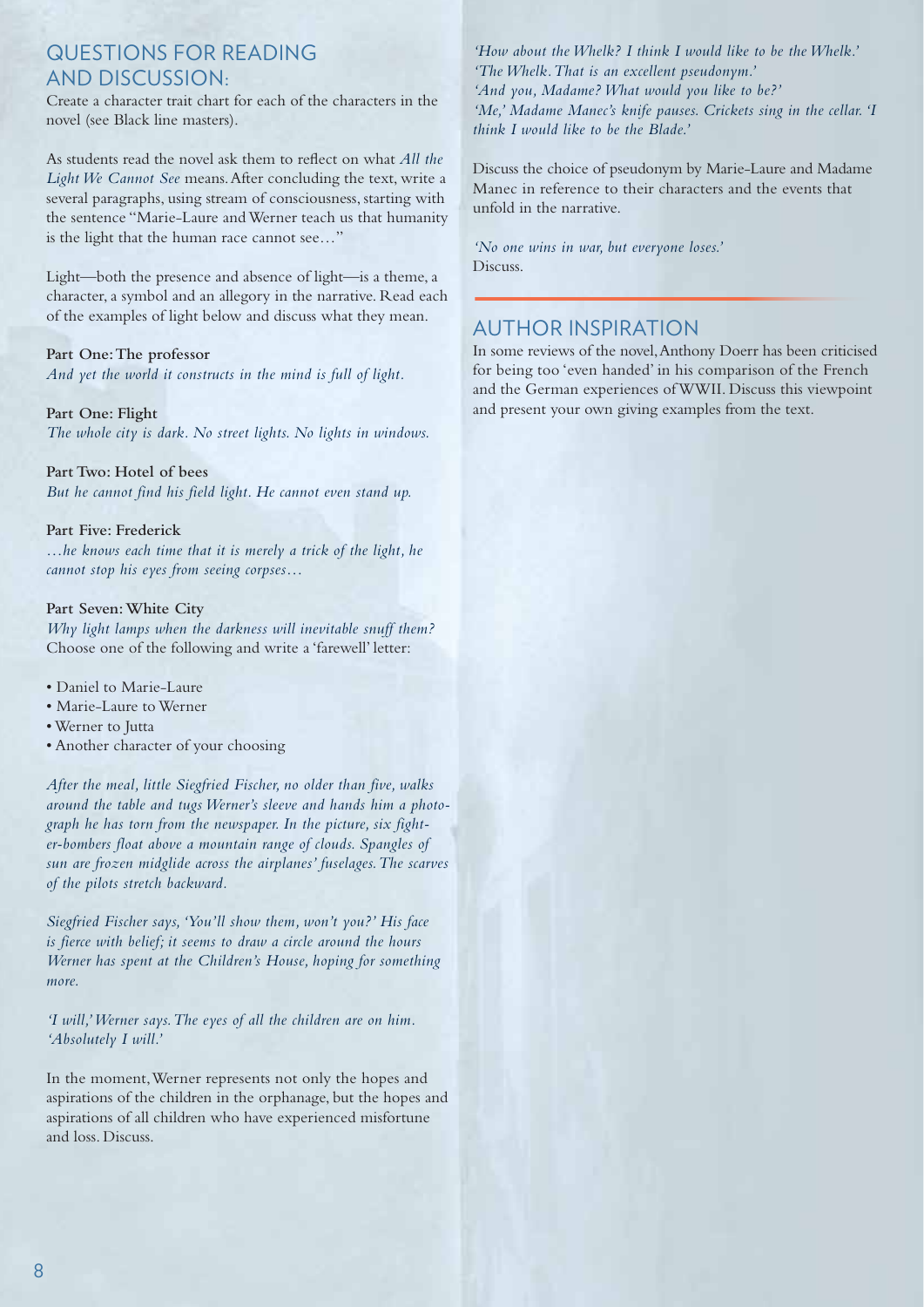# PREDICTION CHART

| <b>CHAPTER TITLE</b> | PREDICTION:<br>PRE-READING | POST READING | SUMMARY |
|----------------------|----------------------------|--------------|---------|
|                      |                            |              |         |
|                      |                            |              |         |
|                      |                            |              |         |
|                      |                            |              |         |
|                      |                            |              |         |
|                      |                            |              |         |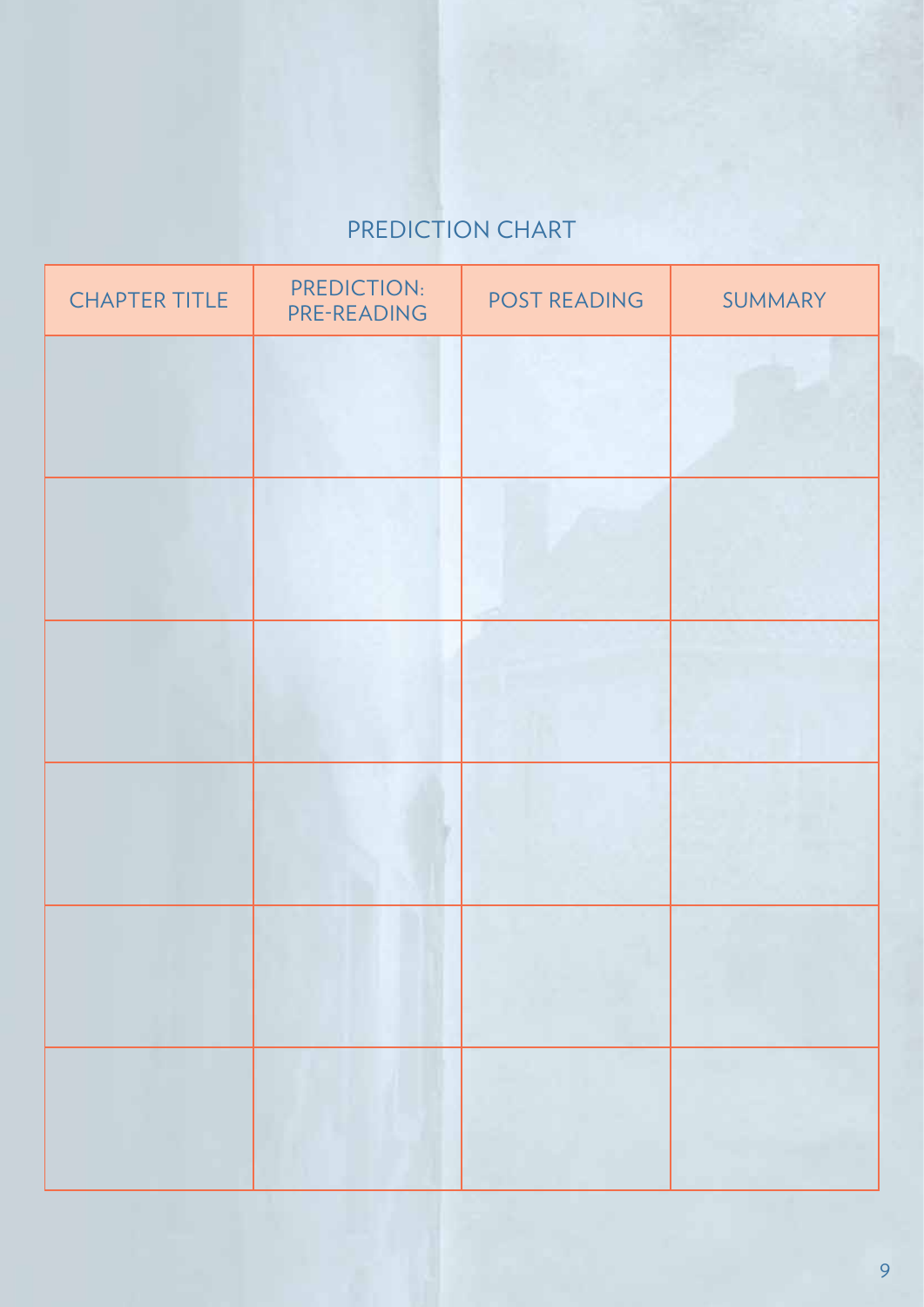## STRUCTURED OVERVIEW *All the Light We Cannot See*

| <b>CHAPTER TITLE</b>  | <b>CHAPTER TITLE</b>  | <b>CHAPTER TITLE</b>  |
|-----------------------|-----------------------|-----------------------|
| Key events            | Key events            | Key events            |
| Key quotes            | Key quotes            | Key quotes            |
| New characters        | New characters        | New characters        |
| Any other information | Any other information | Any other information |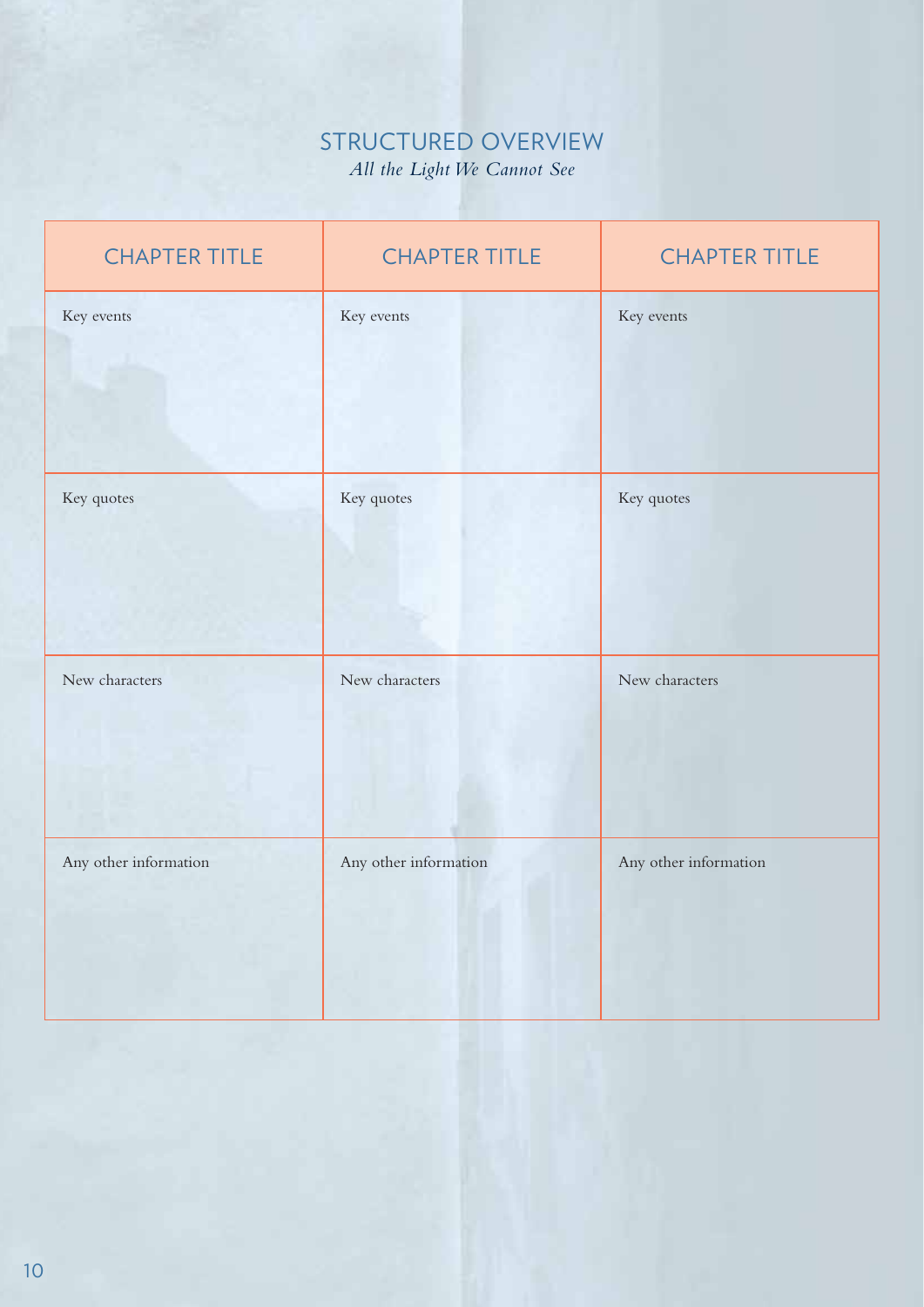# FORESHADOWING CHART

| <b>CHAPTER TITLE</b> | QUOTE - EVENT | <b>PREDICTION</b> | <b>COMPARISON</b> |
|----------------------|---------------|-------------------|-------------------|
|                      |               |                   |                   |
|                      |               |                   |                   |
|                      |               |                   |                   |
|                      |               |                   |                   |
|                      |               |                   |                   |
|                      |               |                   |                   |
|                      |               |                   |                   |
|                      |               | Ħ.                |                   |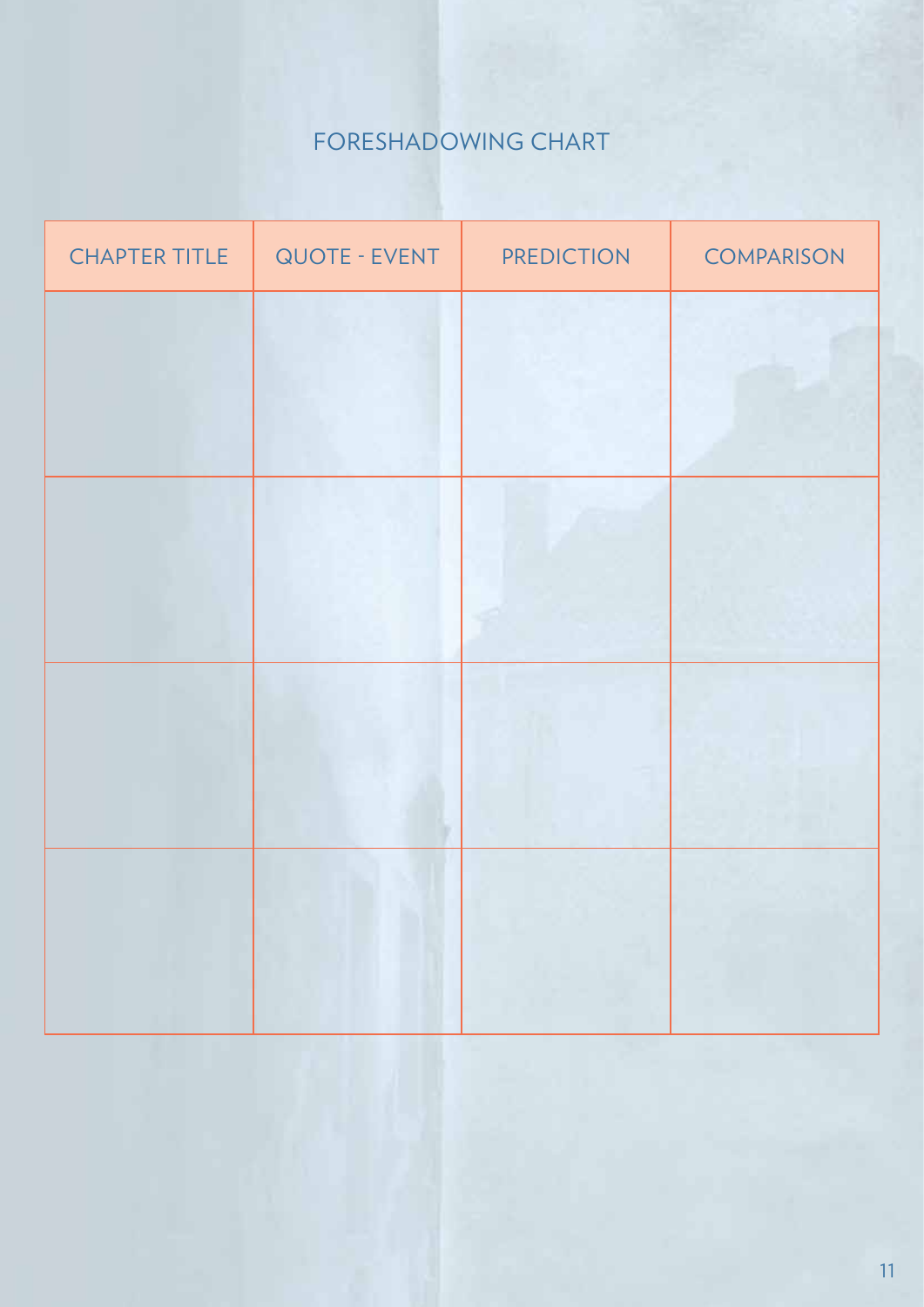## COMPARE AND CONTRAST CHART

|                           | Topic Two |
|---------------------------|-----------|
| <b>HOW THEY ARE ALIKE</b> |           |
|                           |           |
|                           |           |
|                           |           |
|                           |           |
|                           |           |

## HOW THEY ARE DIFFERENT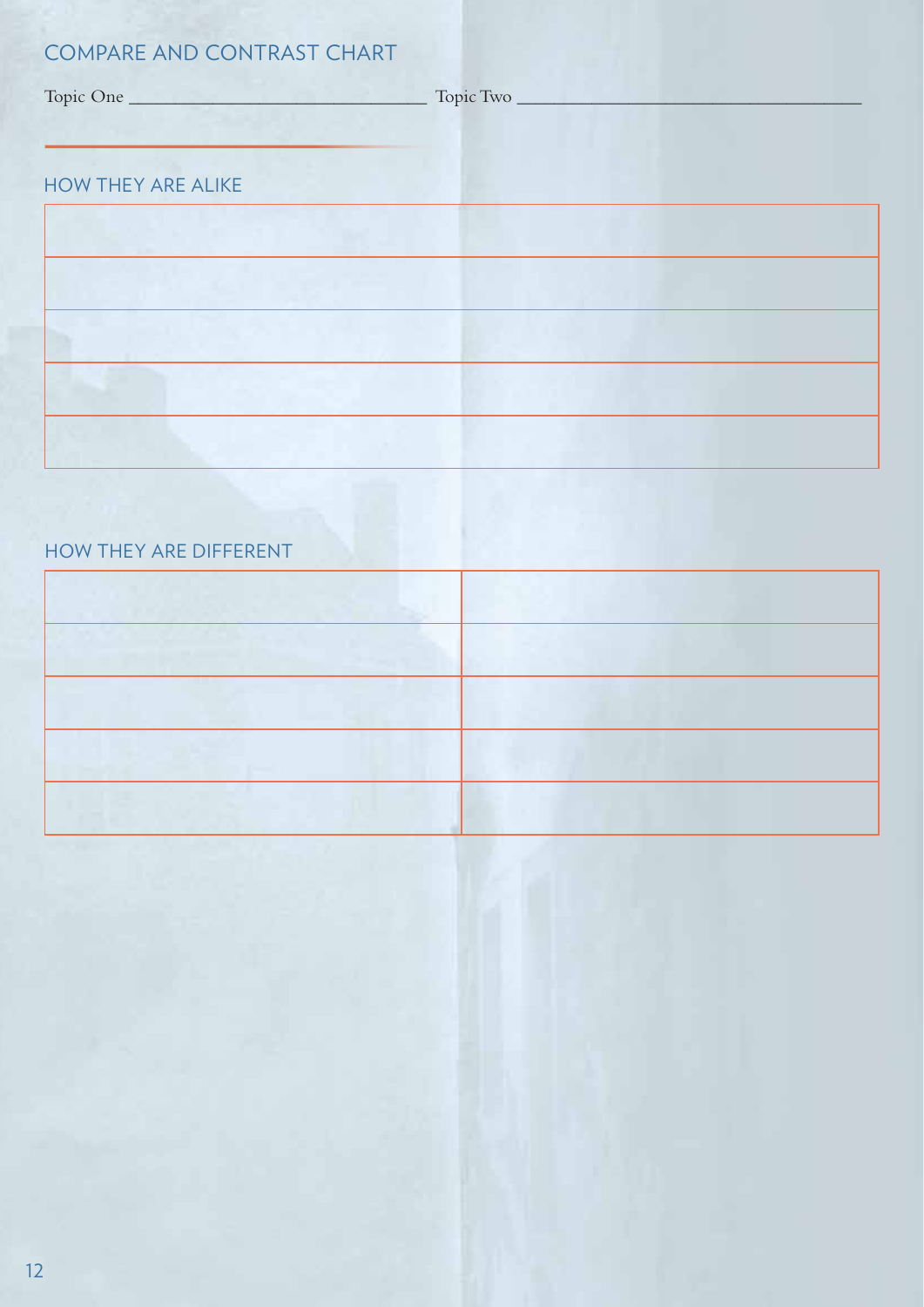# CHARACTER TRAIT CHART

| TRAIT | <b>EVIDENCE</b> |
|-------|-----------------|
|       |                 |
|       |                 |
|       |                 |
|       |                 |
|       |                 |
|       |                 |
|       |                 |
|       |                 |
|       |                 |
|       |                 |
|       |                 |